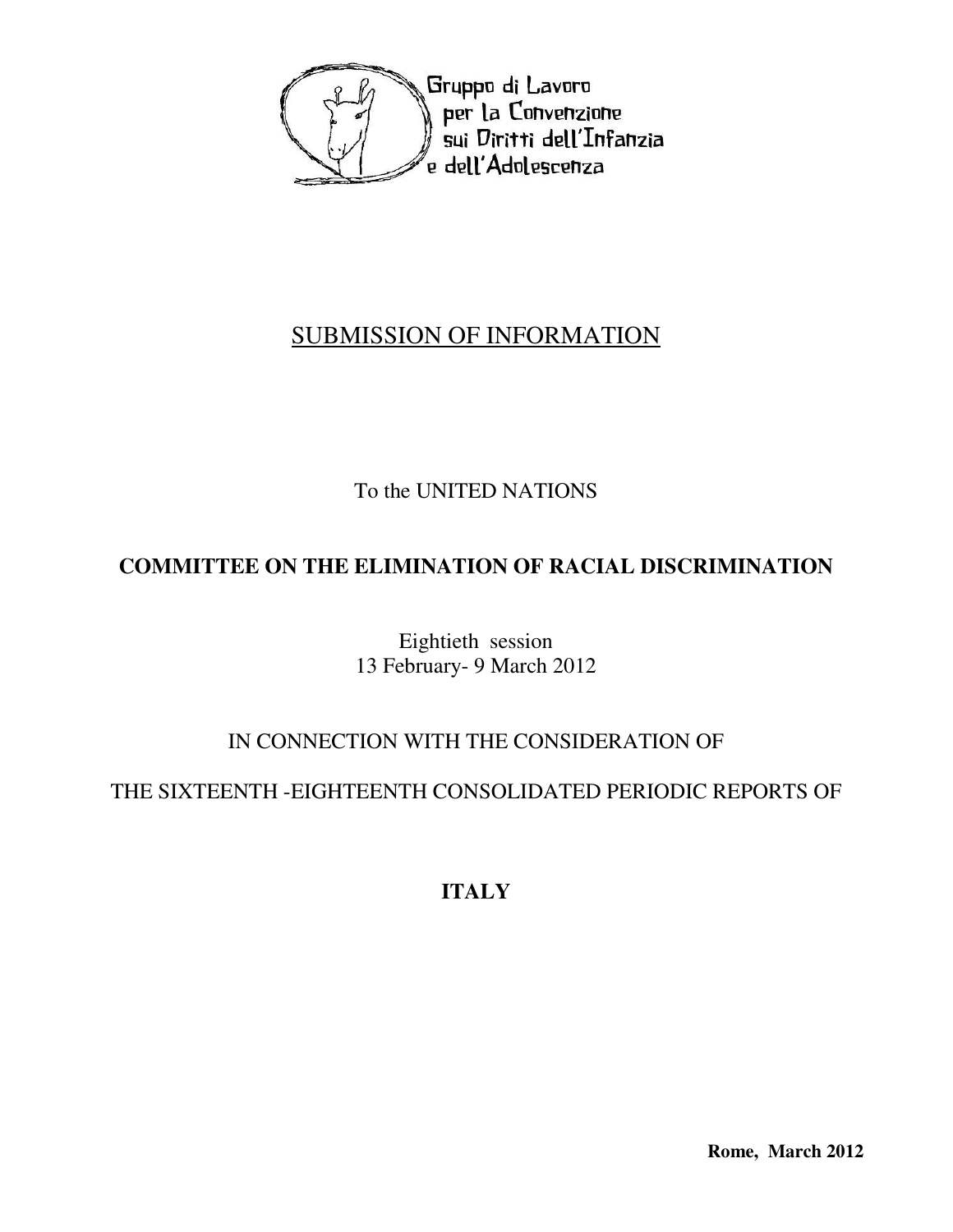

#### Brief presentation

The Gruppo di Lavoro per la Convenzione sui diritti dell'infanzia e dell'adolescenza<sup>1</sup> (Italian Working Group for the Convention on the Rights of the Child) is a network open to any association, NGO, cooperative, foundation and any other stakeholder from the third sector dealing with the promotion and protection of children' s rights in Italy.

The Gruppo di Lavoro per la Convenzione sui diritti dell'infanzia e dell'adolescenza was established in December 2000 with the main aim of drafting a report on the implementation of the CRC in Italy, supplementary to the one issued by the Italian Government, to be submitted to the UN Committee on the Rights of the Child (UN CRC Committee) at the High Commissioner for Human Rights.

Purpose: to promote the effective implementation of the UN Convention on the Rights of the Child (CRC) in Italy.

Mandate: to guarantee an independent, permanent and up-to-date monitoring system on CRC implementation, which all members agree upon, and to implement potential related advocacy actions.

Throughout this brief document, the Italian NGO Group for the CRC (Gruppo CRC) wishes to highlight the main issues regarding the discrimination of children in Italy.

The situation of children right's in Italy was examined by the UN Committee on the Rights of the Children on 2011, 58<sup>th</sup> Session. The Italian NGO Group sent to the UN Committee the 2<sup>nd</sup> Supplementary Report (realized in 2009) and translated and updated into English in 2010. A delegation of the Italian NGO Group has attended the pre-session on June 2011 and has presented a brief document with the aim to provide an update on some aspects that have been changing from 2009.

This document collected the main aspect regarding discrimination of children in Italy contained into the  $2<sup>nd</sup>$ Supplementary Report and the follow-up document present by the Italian NGO Group for the presession.

#### Introduction

Although the principle of non-discrimination is formally and extensively recognized in Italian legal system, both in the Constitution and in legislation, its actual implementation is less consistent.

The Italian Government has undertaken the commitment to respect the rights enshrined also in the Convention on the Rights of the Child and guarantee them to every child living under its jurisdiction, «without any distinction and regardless of any consideration of race, color, sex, language, religion, political opinion or any other opinion of the child or of the child's parents or legal representatives, or their national, ethnic or social origin, financial situation, condition of being incapacitated, birth or any other circumstance». The evidence provided throughout the 2nd Supplementary Report on CRC in Italy,

 $\overline{a}$ <sup>1</sup> www.gruppocrc.net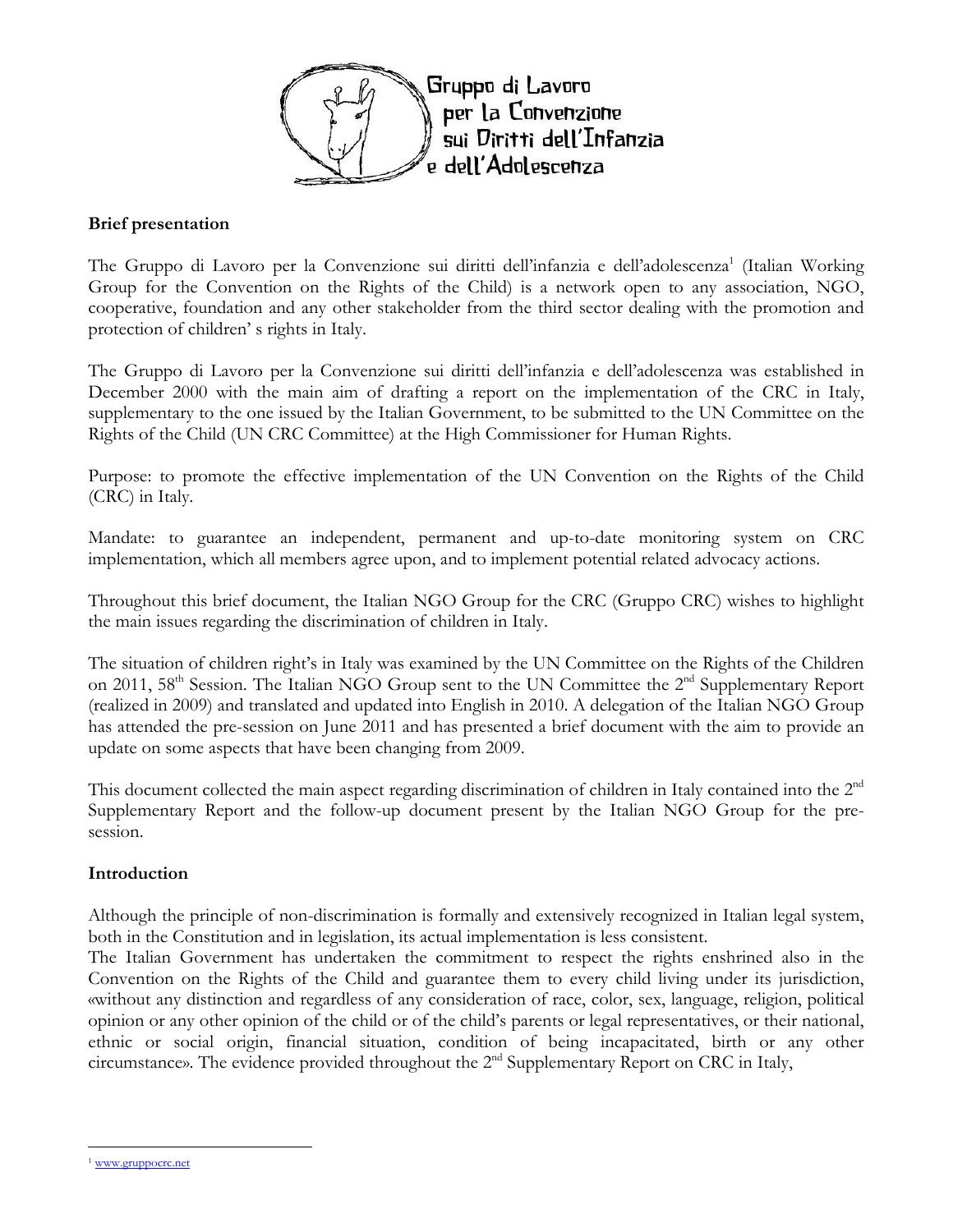

presented during the pre-session on the Committee on the Rights of the Child on June 2011, demonstrates that yet there are still several groups of children who suffer extreme discrimination, in particular, foreigners and gypsies.

A significant minority of children and adolescents in Italy experience discrimination and are denied appropriate respect for their rights.

CRC/C/ITA/CO/3-4 24, paragraph 25 (non - discrimination)

The Committee recommends that the State party:

(a)Expeditiously take all measures necessary to ensure the effective elimination of any form of discrimination of children of Roma origin in particular in the education system and the provision of essential services, in line with recommendations of the Committee on the Elimination of Racial Discrimination (CERD/C/ITA/CO/15, par. 20);

(b)Effectively adopt a comprehensive national action plan on the prevention of racism, racial discrimination, xenophobia and intolerance, taking into full account all the relevant provisions of the Durban Declaration and Plan of Action, with particular emphasis on Article 2 of the Convention on the Rights of Child;

(c)Strengthen the mandate of the National Office of Racial Discrimination, in particular in the systematic collection of data on racist and xenophobic acts against children;

(d)Incorporate the aggravating circumstances of hate motivation into article 61 of the Criminal Code.

Gruppo CRC recommends that the Italian Government should allocate sufficient economic resources to guarantee that the principle of non-discrimination is implemented, above all with regard to children and adolescents from the most vulnerable groups.

#### Children born out of wedlock

 $CRC/C/ITA/CO/3-4$  24, paragraph 25 (e)

The UN Committee recommends to take appropriate legislative measures to eliminate any remaining discrimination between children born in marriage and children born outside marriage.

 $CRC/C/ITA/CO/3-4$  24, paragraph 25 (f)

The Committee recommends that the State party:

Expedite the ratification of the Council of Europe Convention on the Legal Status of Children Born out of Wedlock.

Decisions relating to the care and maintenance of children born out of wedlock come under the jurisdiction of juvenile courts, while for children born into marriage the same matters are dealt with by the ordinary courts. Moreover, there is still a difference in treatment in matters of inheritance and the relations between a child born out of wedlock and the eventual legitimate family of the parent . This situation refers of the diversity of legal treatment between children born into marriage and children born out of wedlock which still persists in our system, while different jurisdictions, different procedures, even geographically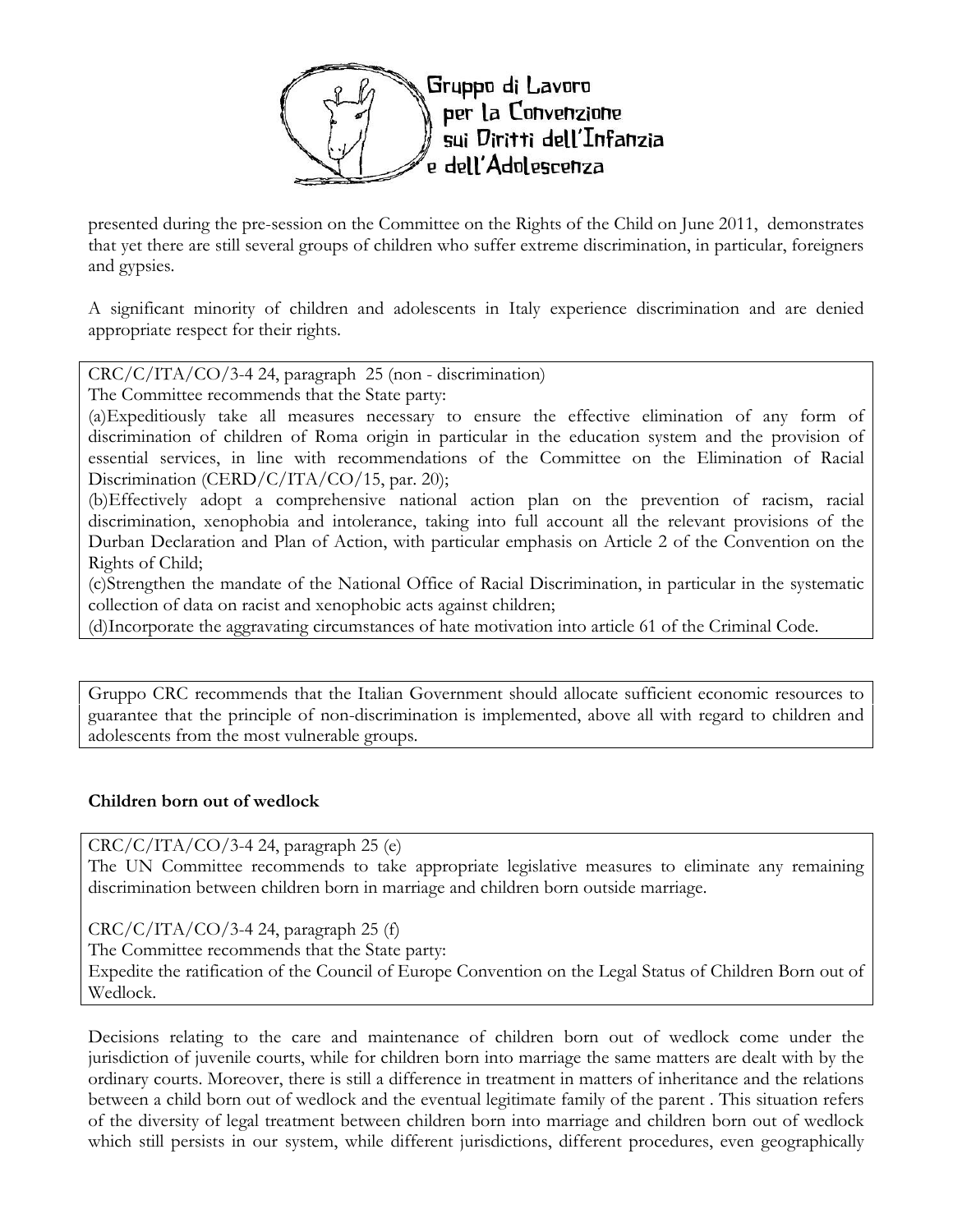

separate Courts are still there, despite the many projects introduced in the Parliament to solve these differences.

#### Minors in nuclear families not legally resident in Italy

 $CRC/C/ITA/CO/3-4$  24, paragraph 69 (a) The Committee recommends that the State party: Review the Immigration Law with a view to ensure migrant children equal rights to education, health and other social services, in line with the Constitutional Court ruling of July 2010.

After it was made a crime to enter Italy and reside there illegally, all public officials and persons providing a public service must report to the authorities any migrant whose situation presents irregularities (Law 94/2009). It is believed that as a result of this law, for fear of being identified as irregular migrants and therefore expelled, parents who are irregularly resident in Italy avoid using public services, such as education and health, and local government offices.

The situation of migrant children in families not legally resident in Italy has also significantly worsened in the last 2 years. According to the changes introduced by law n° 94/09, a residence permit is in general required to access public services (except for urgent or essential health care and compulsory schooling): as a consequence, the access to kindergarten, secondary school and vocational training, as well as to shelter and social services, have become much more difficult for children accompanied by not legally resident parents. This provision has significantly increased the number of migrants that avoid any contact with public services (including schools, social services, often also health services) for fear of detection and expulsion, thus preventing children from enjoying their fundamental rights.

Gruppo CRC recommends that the Italian Government should:

1. […] introduce measures aimed at removing the obstacles that prevent children whose families do not have a residence permit from enjoying their fundamental rights, as recognised by the Italian Constitution and the CRC.

#### Foreign minors with regard to access to health care

 $CRC/C/ITA/CO/3-4$  24, paragraph 48 (e)

The Committee recommends that the State party:

Develop and implement an information and awareness raising campaign on the right to health care of all children, including those of foreign origin, targeting in particular health care facilities which are accessed by foreign communities. This should include addressing the higher rates of still-births and perinatal mortality among foreign mothers.

A series of health problems common to many foreign minors depend on their lack of genuine access to prevention and primary health care, and in particular on the delays with which they turn to health care structures and the very limited use they make of primary care pediatricians, especially after the entry into force of Law 94/2009. There are no national figures on the use that legally resident foreign families make of primary care pediatricians, though some indications are provided by local studies. What emerges is that a disproportionate number of foreign minors are treated in casualty departments or hospitalized.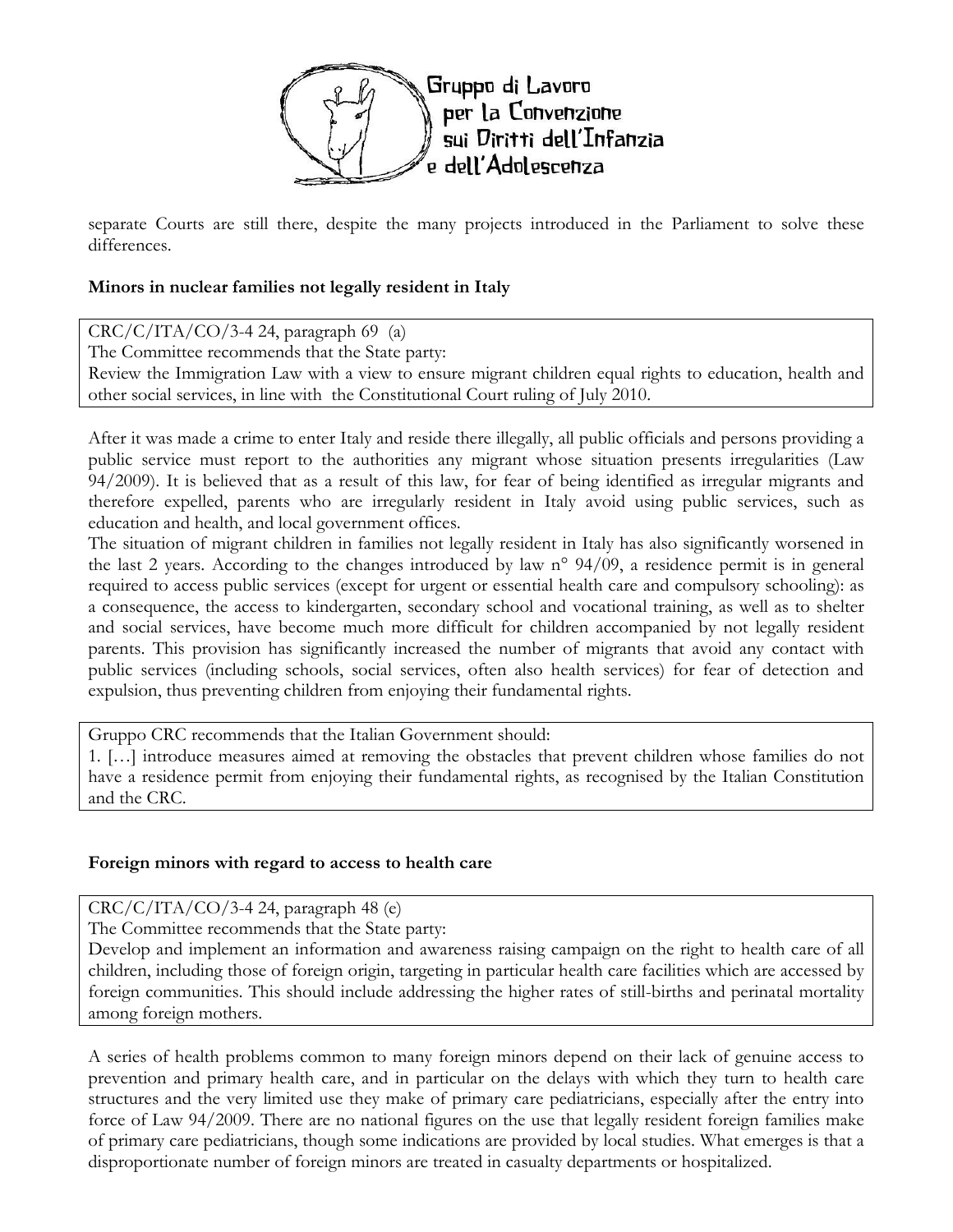

The newborn children of immigrant parents are more likely to be born prematurely and weigh less than Italian newborn children. Stillbirths and perinatal mortality are also higher than among the Italian population. This data reveals how many immigrant women, for economic or cultural reasons or because of problems in gaining access to health care, do not undergo the necessary clinical, blood and ultrasound tests before becoming pregnant or during pregnancy.

Some studies have shown that adolescent immigrants are more likely to be affected by psychosomatic symptoms and to be less satisfied with their health and lives in general than their Italian counterparts. The differences recorded in relation to their symptoms and perceived state of health are presumably due to socio-economic inequalities, the lack of social integration and victimization.

Gruppo CRC recommends that the Italian Government should:

1. Create efficient communications networks between all those involved in order to provide immediate information on the right to health care of immigrants and the guaranteed levels of support, ensure that the resources allocated and services available for foreign children truly meet their needs and priorities, contribute to promoting basic healthcare, and assess quality and costs;

2. Do everything possible to ensure that "Prevention plans" operating at a national and regional level also reach children of foreign origin, including those children whose parents are not regularly resident;

3. Improve knowledge of the specific health needs of immigrant children and how to record these, paying particular attention to mother and child health care, by identifying new operational ways of meeting the hidden, but emerging demand for health care from immigrant children and their families, and ensure that the National Health Service meets these needs

#### Discrimination against foreign minors with regard to access to education

 $CRC/C/ITA/CO/3-4$  24, paragraph 61 (f) The Committee recommends that the State party: Develop programs to improve integration of foreigners and minority children in schools.

The number of students of non-Italian citizenship enrolled in Italian schools has increased considerably over the last few years. There were 574,133 in the 2008/2009 school year. The percentage of schools with non-Italian students is also increasing (71.3% in 2007/2008). The highest percentage of non-Italian students is to be found in primary schools (7.7%), while geographically the north-east of Italy has the highest percentage of non-Italian students (10.3% of the total).

With regard to their country of origin, Romania ranks first with 92,734 students (16.2% of the total), 35.2% more than in the previous school year, followed by Albania (85,195, equivalent to 14.84% of the total) and Morocco (76,217, equivalent to 13.28%). The students from these three countries account for 44.27% of all non-Italian students in Italian schools.

During the 2007/2008 school year, a record was kept for the first time of the number of these students who were born in Italy, the so-called "second generation" students, and the number of non-Italian students enrolling for the first time in the Italian school system. From an analysis of this data it emerges that students born in Italy without Italian citizenship account for 34.7% of all non-Italian students, with the highest percentages in nurseries and primary schools. Moreover, the number of foreign students with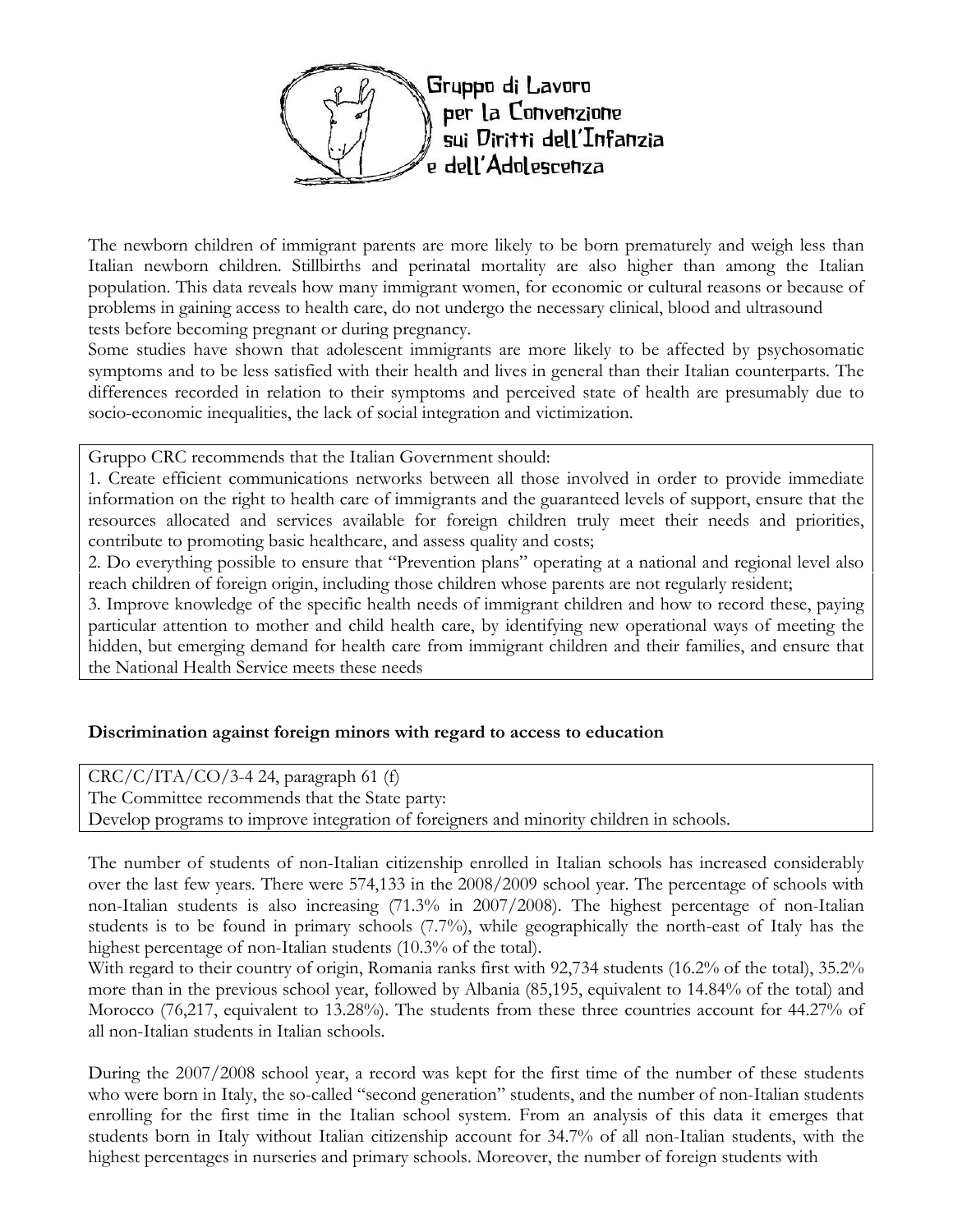

disabilities amounted to 2% of all non-Italian students.

As a result of the increase in the number of non-Italian students, a number of policies have been adopted since 1999 to promote their integration in school. In February 2006, the guidelines for the admission and integration of foreign students were approved. Then, in December 2006, the Observatory for the integration of foreign students and intercultural education was set up, publishing its own guidelines for the integration of foreign students in October 2007.

Another problem that has arisen is the concentration of foreign students in classes in certain geographical areas and certain types of schools. The most recent political initiatives do not, therefore, seem to have addressed the problem of integration as they have merely sought to deal with the problem of the numbers of foreign children. Finally, there is the problem of the school attendance of non-Italian students due to problems resulting from their knowledge of the Italian language and the difficulties of social integration. It would be useful here to involve parents and families, both Italian and non-Italian, and provide information and guidance.

The Italian NGO Group for the CRC actually express our concern about the introduction for school year  $2010/2011$  of the maximum limit of 30% of children with non-Italian nationality in each class of any level (including kindergarten), following the provisions of Ministerial Circular CM No. 28/1/2010 of the Directorate General for the school system for school autonomy and the Ministry of Education.

Gruppo CRC, therefore, recommends that the Italian Government should:

1. Guarantee and protect interculturality in the learning process by providing information and guidance aimed at assisting the involvement of parents and families, both Italian and non-Italian, providing staff with specific training and making use of the professional resources of non-Italians.

2. Reactivate the Observatory for the integration of foreign students and intercultural education created in December 2006.

#### Children with disabilities

#### CRC/C/ITA/CO/3-4 24, paragraph 46

The Committee recommends that the State party review existing policies and programs to ensure a rights based approach in relation to children with disabilities and consider information and training initiatives to ensure that relevant Government officials and community at large are sensitized in this respect. […]The Committee also recommends that the State party provide sufficient numbers of specialist teachers to all schools so that all children with disabilities can enjoy access to high quality inclusive education. The Committee encourages the State Party to take into account the Committee's general comment No. 9 (2006) on the rights of children with disabilities in this respect.

Little has changed during the last years with regard to the policies favoring children with disabilities and no significant changes have been made to pre-2003 national and regional legislation. The framework law on disability (Law 104/1992) has not been amended, despite the new cultural and scientific paradigms promoted by the WHO since 2001, which have completely overturned the whole concept of disability. There are two basic age groups in which children are more vulnerable because of their disabilities: 0-5 and 14-18 years of age. The Government Report struggles to understand that social inclusion should be the goal of national policies favoring children and adolescents. On the few occasions the Report refers to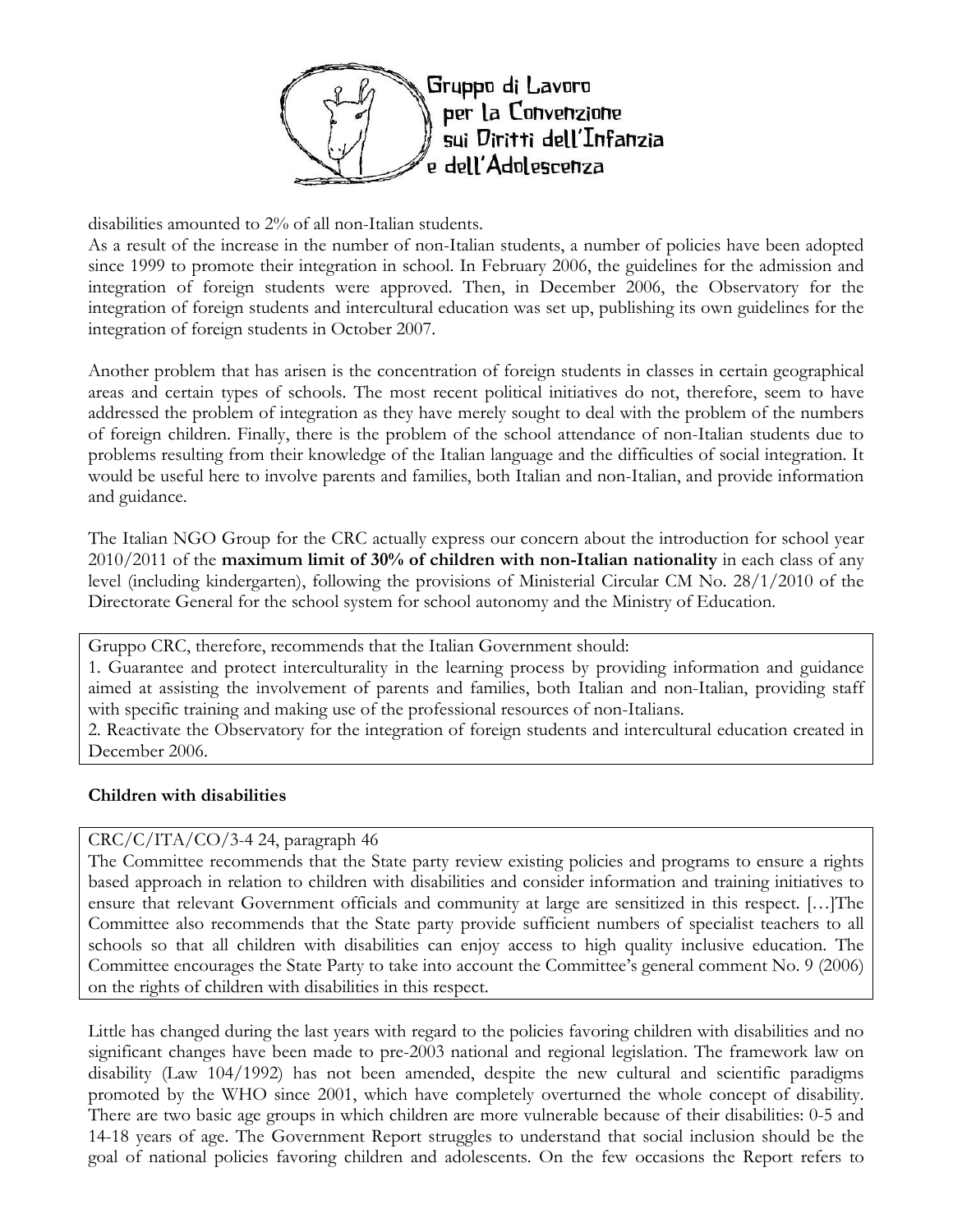

children with disabilities, the cultural and social approach is still based on the idea of a handicap. Although the mentioning in the Government Report of "activities to promote the use of the ICF" (International Classification of Functioning, Disability and Health) "as part of the assessment of disability related to access to benefits and assistance" is greatly welcomed, it was not possible to obtain further information on this. The Government is urged to adopt an inclusive approach based on the new cultural and social paradigms.

#### Education of students with disabilities

In practice, students with disabilities are isolated from their group-classes and placed in special areas where they receive individual attention, thereby creating what are in fact "special classes". There are teachers who have no special training and find it difficult to deal with classes in which there are one or two students with disabilities and the process of inclusion tends to be passed on to the support teachers. Guided visits, educational visits, moments of play and recreation, and cultural activities may all "paradoxically" become situations of exclusion, above all for students with severe disabilities.

The "Guidelines on integrating education of students with disabilities", adopted by the Ministry of Education on August 5th 2009, aimed to give consistency to Italian legislation on this matter. However, no proper financial planning to the implementation of the principles and commitments expressed in the document has been finalized. Given the numerous complaints against the Ministry of Education, University and Research, the Constitutional Court delivered the sentence no 80/2010 in which it is declared "unlawful – as from the Constitution the rules that set a ceiling on the number of staff as assistant teachers, and the banning to undertake derogation" .

Gruppo CRC, therefore, recommends that the Italian Government should:

1. Introduce specialized training, also as part of lifelong learning, for ordinary school teachers and all other relevant members of staff (autonomy, communication and personal hygiene assistance, and staff responsible for motor education).

2. Draw up partnership program agreements with the full involvement of families, schools and local services.

### Discrimination against poor children

CRC/C/ITA/CO/3-4 24, paragraph 58

The Committee urges the State party to intensify its efforts to address and eradicate poverty and inequality, especially of children, and:

(a)To consider systematic reform of current policies and programs to effectively address child poverty in a sustainable manner, using a multidisciplinary approach considering social, cultural, geographic determinants of poverty reduction;

(b)To evaluate the result of current programs on poverty alleviation and ensure that subsequent policies and plans contain relevant indicators and a monitoring framework;

(c)To increase participation of women in the labor market and promote flexible working arrangements for both parents, including by increasing the provision of childcare;

(d)To increase and sustain income support to low-income families with children and ensure that such support is extended to families of foreign origin.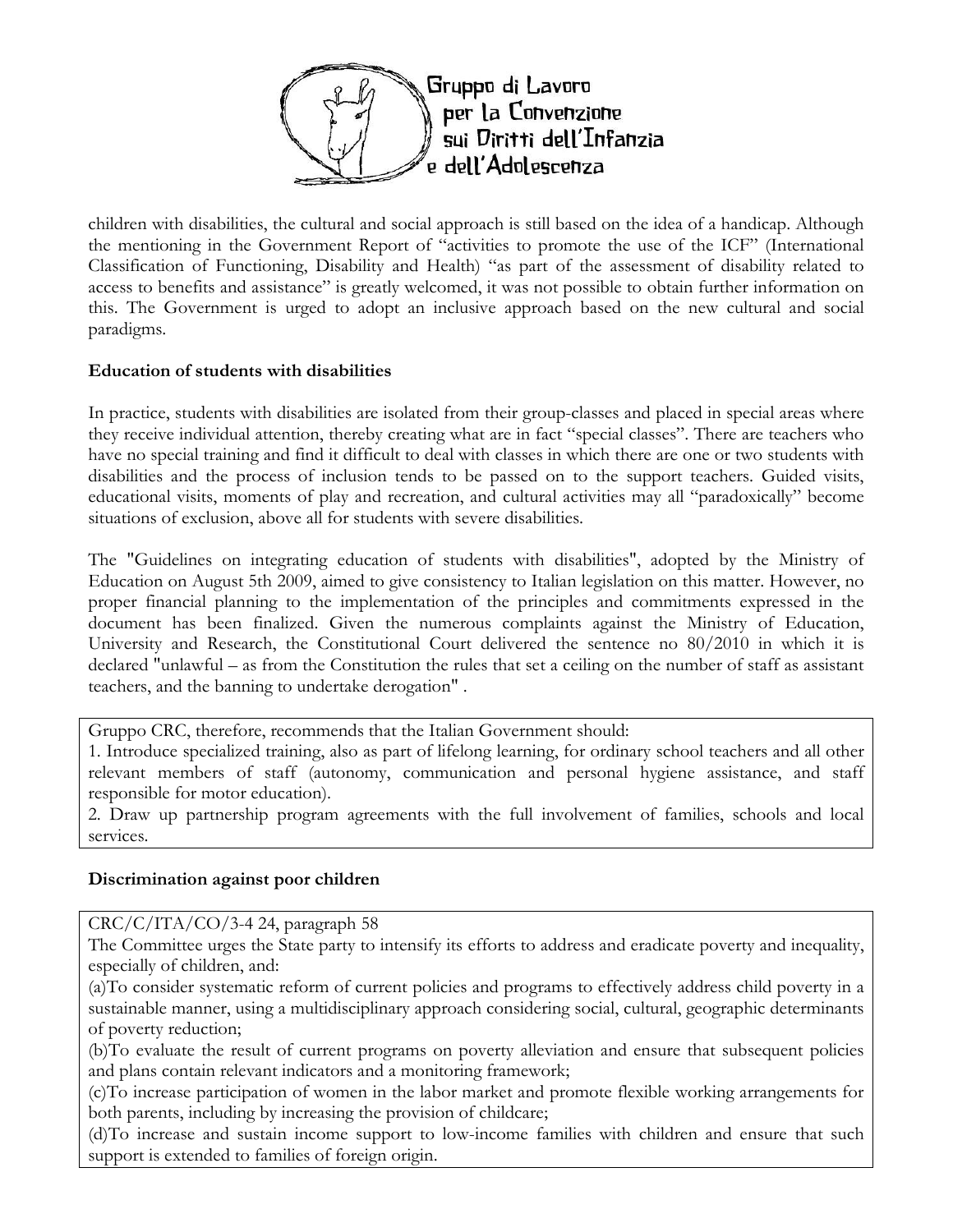

1.756.000 Children in Italy live in poverty. They are the 17% of the children resident in Italy and the 22,5% of the total of poor in Italy. 72% of Italian children classified as poor live in southern Italy . The categories which are more at risk are: large families in south Italy, families with 2 children and only one parent employed, single parents, and immigrant families with children. More than a third of the numerous families in southern Italy are classified as poor (37.5% of families with five or more members), and one in two families with three or more children are also classified as poor (48.9%). Italy is geographically divided by a high level of inequality, a problem that needs to be tackled through serious policies aimed at combating child poverty. These policies should combine job creation schemes, income support schemes and other social welfare services.

Italy now has the sixth largest gap between rich and poor of all 30 OECD countries. Not only is the poverty "rate" one of the highest in Europe, but so is the "degree" of this poverty, with a coefficient of 24. Child poverty has fallen quite rapidly, from 19% in the mid 1990s to 15% in 2005, but is still above the OECD average of 12%.

Gruppo CRC recommends that the Italian Government should:

1. Introduce indicators that take into account the multidimensional nature of child poverty, and develops and promotes a multidimensional approach to the study of child poverty, focusing on the rights of children and adolescents.

2. Promote legislation and social expenditure of a more continuous nature (not one-off measures) that help to create a more 'global' project to assist children (and their nuclear families), by coordinating and reorganizing existing services so as to provide efficient services that truly assist these children and their families and thereby favor a "child-based" economic and social form of development.

3. Carry out a study aimed at introducing minimum standards at a national level for the reduction of child poverty and monitor the action taken to see whether the goals are achieved.

#### Adoption of suitable measures to prevent and eliminate regional inequalities

 $CRC/C/ITA/CO/3-4$  24, paragraph 9 (b)

The Committee recommends that the State party:

(b) Develop effective mechanisms to ensure a consistent application of the Convention in all regions through strengthening the coordination between national and regional levels and adopt national standards such as the essential levels for provision of social services.

With regards to the UN Committee's recommendation about the process of devolution of the State functions, that should help eliminate inequality among children and is a result of welfare system of the region in which they live, the Italian NGO Group for the CRC underlined the absence of the Basic Essential Levels indicators of Social Services as required in law 328/00 (LIVEAS). In these last two years (2009-2011) the development of the devolution process has been accelerated with law 42/09, that implements the change of the Constitution –and has designed a federal reform of the State; since 2009 the devolution to the Local Administrations and partially to the Regions was initiated by different laws issued in a sequence by the Parliament. The " basic essential levels" regarding law 328/00 were overcome by the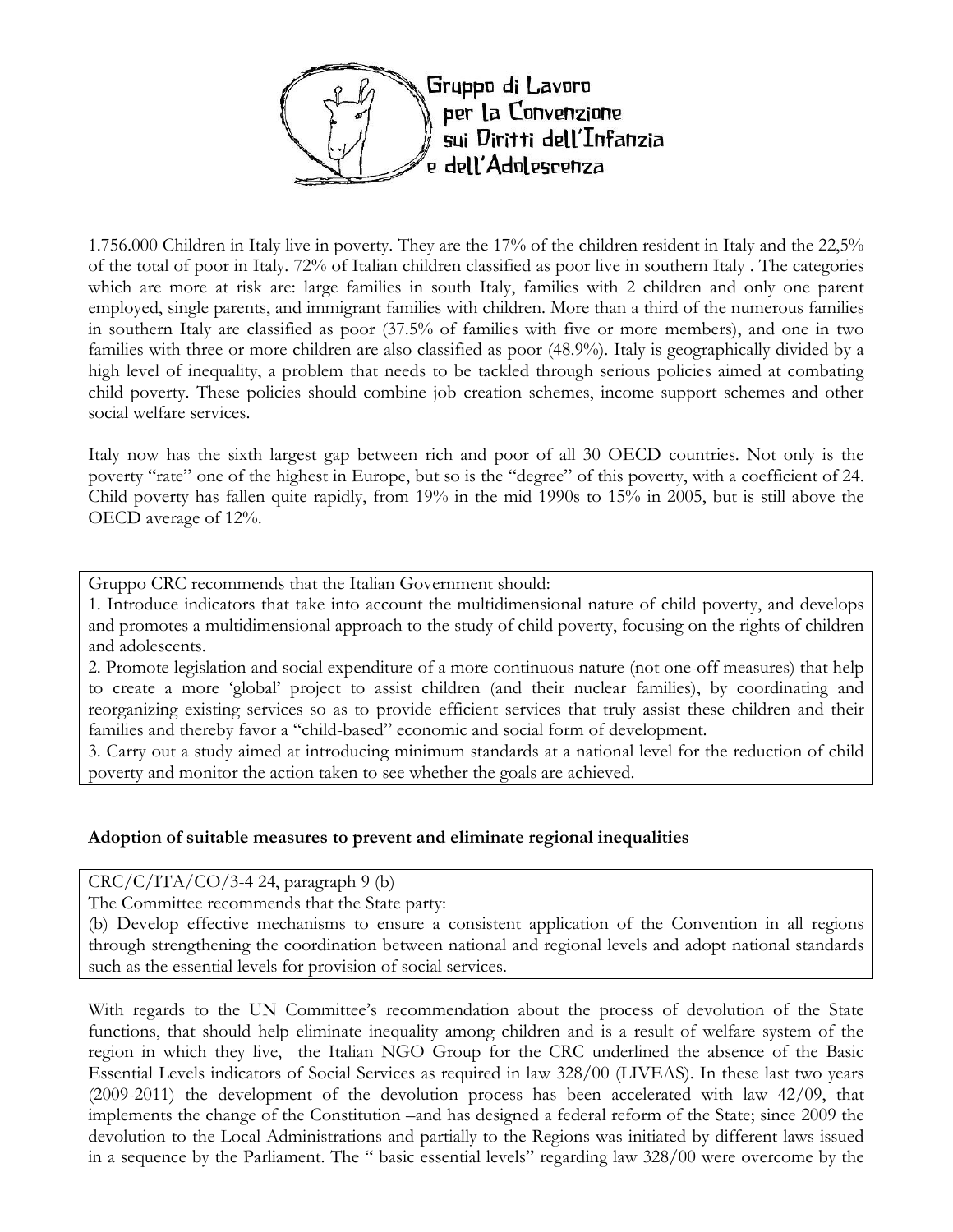

"basic level of benefits relating to civil and social entitlements to be guaranteed throughout the national territory" (LEP) in the Art. 117 paragraph m) of the Constitution (note that the word "entitlements" is translated in the Constitution from the Italian word that means "rights"). At the moment, no institution is actually defining the previous LIVEAS, considering that the "essential levels of benefits" are more general and refer to the whole devolution process. The main problem is that actually only a "technical studying group" within the Conference of the Regions is working about the said "essential/basic levels and they haven't started with the definition of "social and civil entitlements" (this because the Constitution gives to the National level of the State the duty of their definition), as required from the Constitution, but with a first evaluation of the similar services and their associated costs, as they are considered in various Regions; all the debate, also the public debate, is focalized on "standards costs" and "standards needs". With the exclusion of few NGO s networks that are working in this direction no process is in place to define the social and civil entitlements, neither on the mentioned discriminations among the Regions.

Reading through the yearly Financial and Economic Document (Legge Finanziaria) approved by the Parliament in April 2011, in the chapter devoted to the expected "new" welfare system there is no mention to the way in which social measures and services (within the basic benefits that the Constitution ask the State to define) should be financed, but it is said that families are expected to be able to buy directly the services they need from the social market, thanks to a reduction of taxation. On this point it has to be said that in Italy not all families are entitled with the same rights, because – about the tax system – there are differences between married and unmarried couples; so, although not directly, there is a discrimination for children born out of wedlock.

#### Discrimination against juvenile prisoners

No law has yet been passed on the juvenile prison system. The Department of Juvenile Justice (DGM) had begun a reform, as highlighted in the Government Report, but the proposed reform has not yet been discussed in Parliament and Gruppo CRC is concerned that this reform will not be completed.

Gruppo CRC is also concerned about proposals to incorporate the DGM into other sectors of the Ministry of Justice. It is necessary to improve the training offered to minors while they are in Juvenile Correctional Institutions (IPM). The training and education offered by the IPM differ from institution to institution and from year to year, depending on the economic resources made available by local and national government agencies.

Foreign minors are more likely than Italian minors to have criminal action taken against them, are convicted more frequently, are held in pre-trial custody for longer periods, and are less likely to receive alternative measures to custodial sentences, be pardoned or placed on pre-trial probation. This fact is also highlighted in the Government Report, where, however, they exclude the possibility of discrimination, failing to compare the data relating to the juvenile penal system to the data relating to the number of foreign minors in Italy. Almost all the people being held in the IPM in central and northern Italy are foreigners. At a national level, in 2008, the percentage of foreign minors present on a daily basis in the IPM had fallen to below the levels of the early 2000s, a drop confirmed by the data for 2009, which is a comforting development. It does not, however, alter the fact that foreign minors are overrepresented in the IPM. The number of minors who are placed in communities has also fortunately increased, but this measure is still applied less frequently in the case of foreign minors than Italians. Of the 2,188 minors who were placed in communities in 2008, 1,364 were Italians (non-Sinti), 164 were classified as "nomads" and 664 were "non-nomad foreigners". **Roma and Sinti children** are also overrepresented in the statistics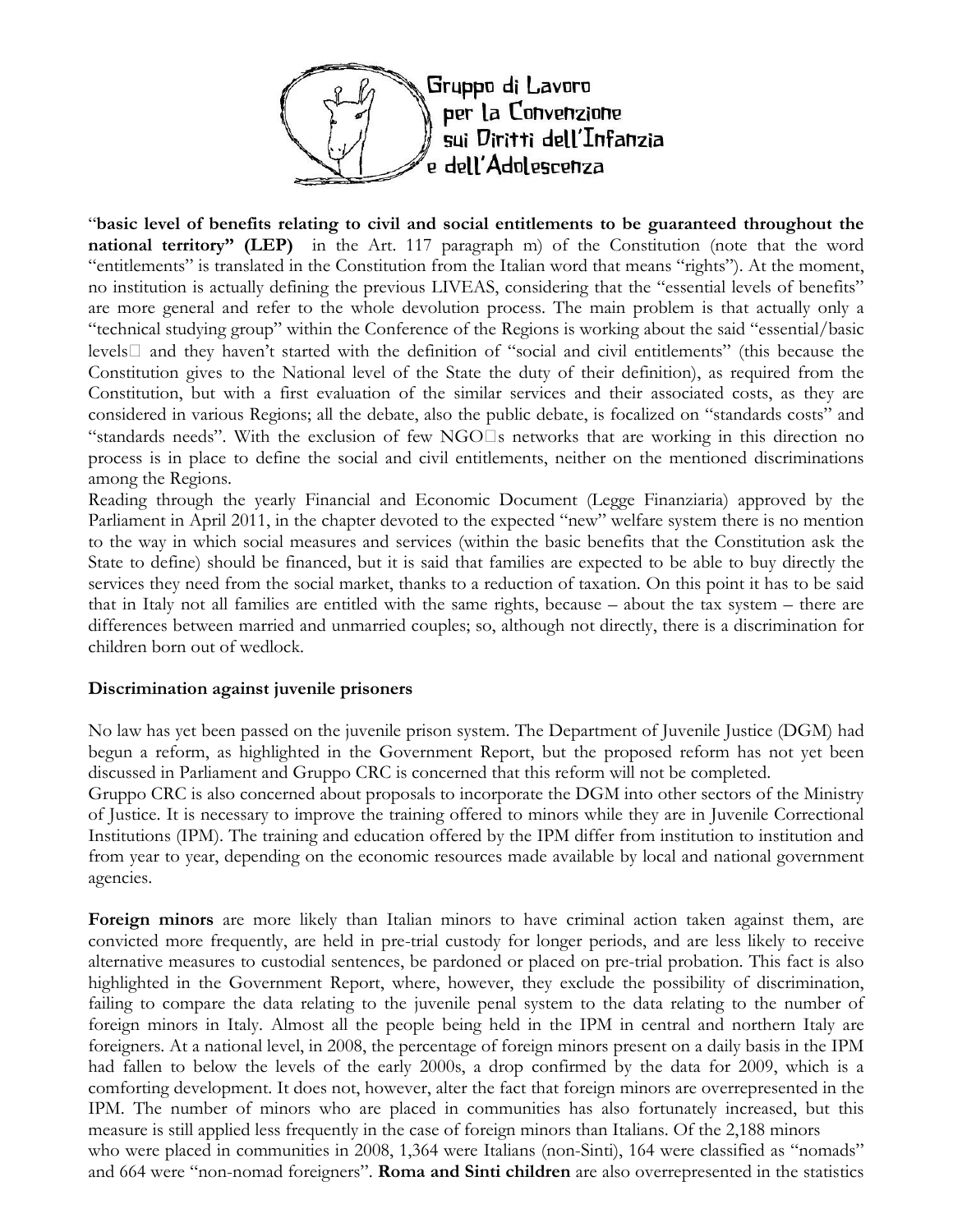

concerning detention, above all among girls, even though there is little reliable data on these minors as they are recorded on the basis of their different nationalities.

We conclude, with the data concerning the children referred to the Social Services Offices for Children (USSM) by the courts. Between 2002 and 2007, almost 30% of were non-Italians and 23% of minors subsequently dealt with by these services were non-Italians.

Migrant children (above all unaccompanied minors), Roma, Sinti and Italians from the deprived areas of large cities in southern Italy, where unemployment is high and organized crime rife, are over-represented in Italy's juvenile correctional institutions (IPM). Foreign minors, in particular, are more likely than Italian minors to have criminal action taken against them, they are convicted more frequently, they are held in pretrial custody for longer periods, and they are less likely to receive alternative measures to custodial sentences, be pardoned or placed on pre-trial probation, even though the situation with regard to pre-trial probation and being placed in a community is improving. Roma and Sinti minors are also over-represented in the statistics concerning juvenile penal institutions, above all among girls, even though there is little reliable data on these minors as records are based on their nationalities.

Gruppo CRC recommends, in particular, that the current Italian Government should:

1. Pass a law on the juvenile prison system, aimed at reducing the use of detention and changing the role and modus operandi of the IPM.

2. Allocate additional financial resources and skilled human resources to the juvenile prison system, social services and communities.

3. Adopt specific policies and action plans aimed at eliminating the discrimination against foreign children, Roma children and children from the south of Italy.

#### Discrimination against children belonging to minority groups

 $CRC/C/ITA/CO/3-4$  24, paragraph 80

The Committee recommends that the State party:

(a)Discontinue the state of emergency in relation to settlements of nomad communities and Ordinances of 30 May 2008;

(b)Develop and adopt, with the participation of affected communities, a national plan of action for the genuine social integration of the Roma in Italian society, taking due consideration of the vulnerable situation of Roma children in particular in relation to health and education;

(c)Allocate adequate human, technical and financial resources to ensure sustainable improvement in the socio-economic conditions of Roma children

(d) Adopt measures to address harmful practices such as early marriage;

(e)Develop relevant guidelines and provide training for government officials to enhance understanding of Roma culture and prevent discriminatory and stereotypical perception of Roma children; (f)Ratify the European Charter for Regional and Minority Languages.

The difficult social situation of Roma, Sinti and Camminanti children, already remarked upon by the UN Committee on the Rights of the Child in its Concluding Observations in 2003, continues. The political choices made in the last few years have not reduced their social exclusion or the discrimination against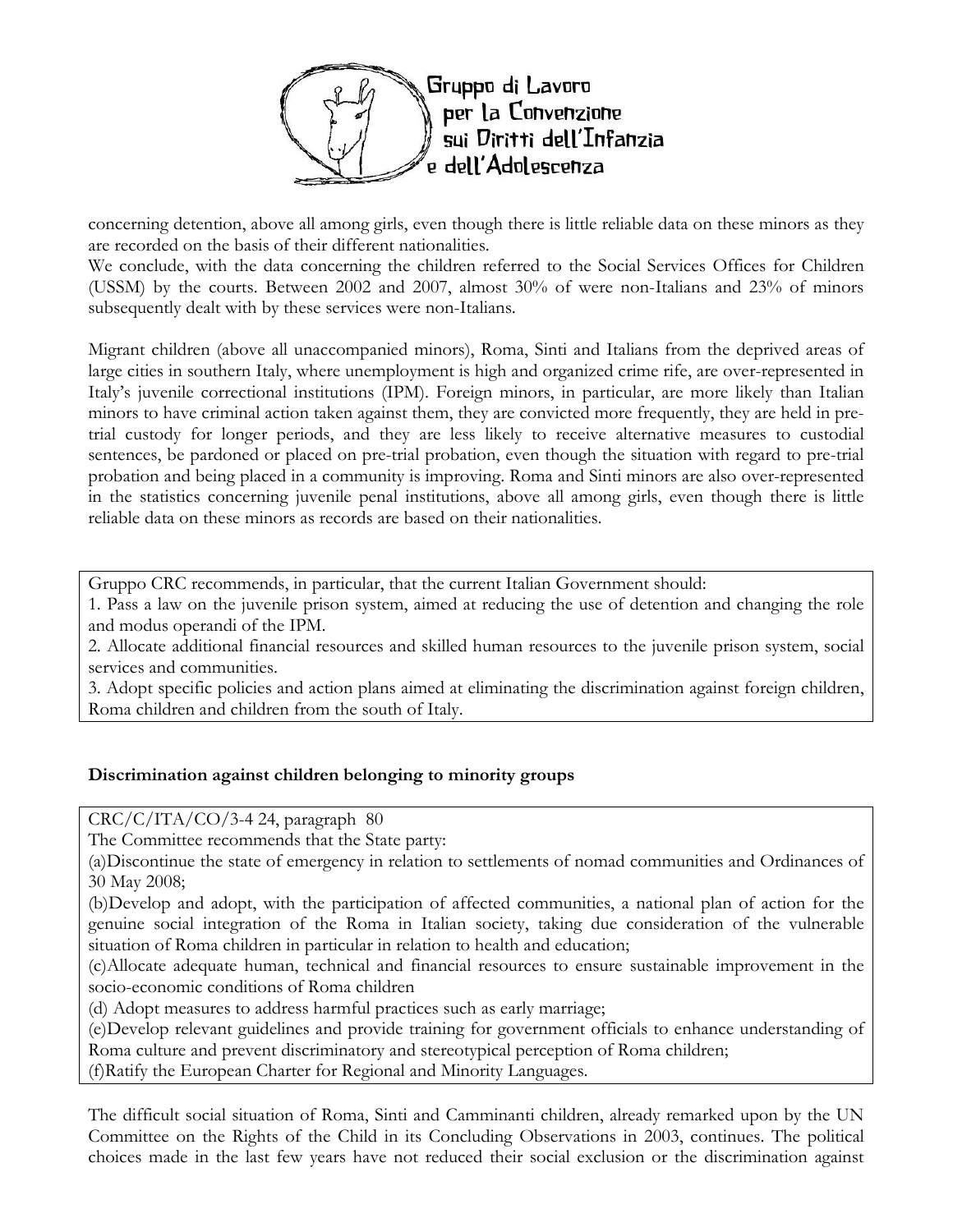

them. Italy is still the country of the so-called "nomad camps", which contribute to the social and geographical exclusion of the communities that live in these camps.

There are still social difficulties with regard to the situation of Roma, Sinti and Camminanti children and adolescents, both Italians and non-Italians above all in the areas of health, social welfare, education and housing. Hate speech is still used in public speeches and there continue to be episodes of racism against the Roma. The situation of the Roma and Sinti communities is tackled using exceptional measures.

Roma children have suffered particularly serious rights violations and discrimination in the last 2 years. A large number of Roma families living in "nomad camps" have been evicted, especially in Rome (380 forced evictions carried out from August 2009 to May 2011 ) and in Milan (500 evictions from 2007 to April 2011 ), usually without providing adequate alternative solutions, without giving them warning nor the possibility to appeal, and illegally destroying their properties. Some families have been evicted tens of times . Evictions have hindered children's regular school attendance, worsened their living conditions and further marginalized these families.

In Rome 7.177 people living in camps have been officially registered, but estimates are much higher (12- 15.000). The "Piano Nomadi" launched by Rome Municipality and Prefecture in 2009 foresees the transfer of 6.000 Roma people to segregated camps (called "villages"), some outside the city, thus even more isolated, and very large (up to 900 people). It is not clear what the fate of those families excluded from the "villages" will be.

As a consequence of the highly substandard living conditions in "nomad camps", Roma children's health and even life are threatened. In 2010-2011 in Rome, 5 Roma children died because their shacks burnt in fires, that are very frequent in camps.

In some cases Police authorities and social services, instead of providing adequate support to Roma families living in unauthorized camps, threatened them to report their children to the Judge competent for separations and adoptions, if they kept living in such conditions .

Cases have also been reported where migrant and Roma children have been separated from their parents against the best interests of the child, being such separations primarily based on the family's economic and social condition or on cultural bias and misunderstandings (not only there is a serious lack of cultural mediators, but sometimes the child and the parents are even forced to speak Italian in the proceedings where authorities assess their relationship).

Finally, blatantly discriminatory decisions against Roma children have been taken by Italian authorities. For example, in 2009 the Juvenile Court in Naples refused an alternative measure to detention to a Roma child, declaring that Roma culture per se leads to non respecting rules , while in 2010 the Milan Municipality and the Ministry of Interior stopped the assignment of public housing to Roma families just on the basis of their ethnic origin .

With regard to the **education of Roma and Sinti children**, the problems of attendance and early school leaving have not been resolved, especially when they are caused by objective difficulties linked to the precarious material and housing conditions of the Roma and Sinti. They are also the result of social exclusion and prejudice, which can be seen from the education they receive. The situation is not helped by inadequate policies of integration at both a national and local level. It should be noted, above all, that there are no policies aimed at educating people about the positive values of the Roma and Sinti cultures, with the involvement of suitably trained cultural mediators.

As far as the health of these people is concerned, it is the children in particular who contract diseases as a result of the conditions in which many Roma and Sinti families live. The situation becomes even more